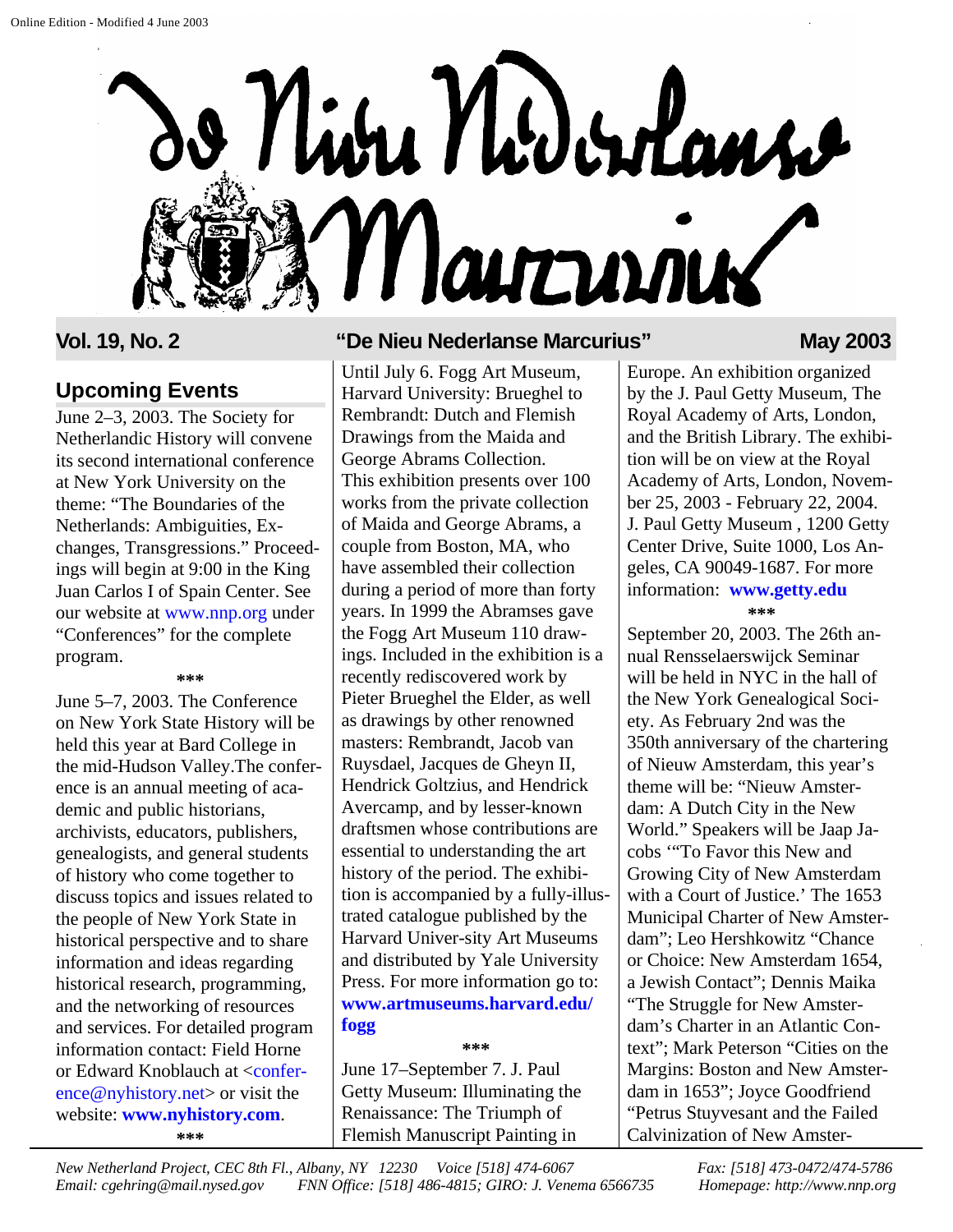dam"; and Martha Shattuck "'… Back under Obedience to Their High Mightinesses the Lords States General': From New York to New Orange 1673–1674."

The seminar will be followed by the annual project dinner. Plans are being made to have the event on a boat trip around Manhattan.

## **News**

New for American teachers: CHAIN (Cultural Heritage and Institutes Network) is a European Union in-service training program for teachers. Groups of teachers from various European countries study a topic on location and publish their results in a on-line magazine. During the academic year 2003/4 six courses are being offered:

- •Three times courses entitled "Icons of Identity," each one at a different location: Belfast (Northern Ireland), Siena (Italy) and Nikosia (Cyprus). These courses show how in each of these locations the various groups or communities use their (cultural) heritage in creating their identity. At the same time the common and uniting aspects of this heritage are being shown.
- •One "Traveling course": "Tracing back Europe." This group will be traveling from Thessaloniki (Greece) to Istanbul (Turkey) and will study the Ægean region as the cultural interface between Europe and the Middle East.
- •Two courses will be offered in The Netherlands: "Regional Cultures and Languages" (Leeuwarden), which will concentrate on Friesland as an example of minority cultures in Europe and "Near to the Sea" (Groningen) about cul-

tural heritage as the reflection of the interaction between sea and land as a European phenomenon. Starting this year the courses will also be open for a limited number of American teachers. The courses on location take one week and the cost is 1250 euros. The travelling course takes 10 days and cost 1450 euros. The costs include the course fee and full accommodation (hotel and meals). The courses are officially certificated as European inservice programs. More information and details can

be found at the chain website: **[www.chain.to/seminars](http://www.chain.to/seminars)**

# **Reunion**

October 10–12. The 71st Annual Reunion of the Van Voorhees Family will be held at Kingston, NY. The main focus is on October 11 at the Old Dutch Church. Saturday the newly printed Volume II of the Van Voorhees genealogy will be presented, while a genealogical workshop, walking tours of Kingston, and exhibits are organized as well. In the afternoon there will be a visit to the Hudson River Maritime Museum and a short boat tour to include the Esopus Light house. For more information contact Patricia Zander at: 485-226-6994.

# **Call for Papers**

The American Association for Netherlandic Studies announces its twelfth Interdisciplinary Conference on Netherlandic studies (ICNS) to be held 3-6 June, 2004 at the University of Minnesota in Minneapolis, MN, with a pre-conference workshop on the teaching of the Dutch language and Dutch and Flemish literature and culture

on 2-3 June 2004. Proposals for papers relating to all aspects of Dutch and Flemish society, history, and culture are welcome. Especially invited are proposals in the following areas: Medieval Studies, Early Modern Studies, the history of philosophy and science, film studies, gender studies, and urban studies. Proposals should not be longer than 350 words in length and should be submitted by 16 January 2004. Papers must be based on original, unpublished research and presentations should be no longer than 20-25 minutes, allowing for discussion. Selected papers will be published in the series Publications of the American Association of Netherlandic Studies (PAANS). Send proposals to the ICNS Program Committee, Department of German, Scandinavian and Dutch, University of Minnesota, 205 Folwel Hall, Minneapolis, MN 55455.

# **News from the FNN**

Webmaster Howard Funk, Dr. Lies Funk, Hennie Newhouse and Corey Fleming have spent part of the winter working on a database that merges four computers so that information entered on one database, is instantly available on all four. Corey is a New York State computer specialist, "on loan" for the duration of this project. We hope to be able to confirm at our June 14 Trustee meeting that the project is up and working.

A Trustee meeting was held in Albany on March 8, 2003. The two events taking place this year, the June 14 Alice P. Kenney Award and the Rensselaerswijck Seminar and Dinner on September 20, were discussed at some length.

*New Netherland Project, CEC 8th Fl., Albany, NY 12230 Voice [518] 474-6067 Fax: [518] 473-0472/474-5786 Email: cgehring@mail.nysed.gov FNN Office: [518] 486-4815; GIRO: J. Venema 6566735 Homepage: http://www.nnp.org*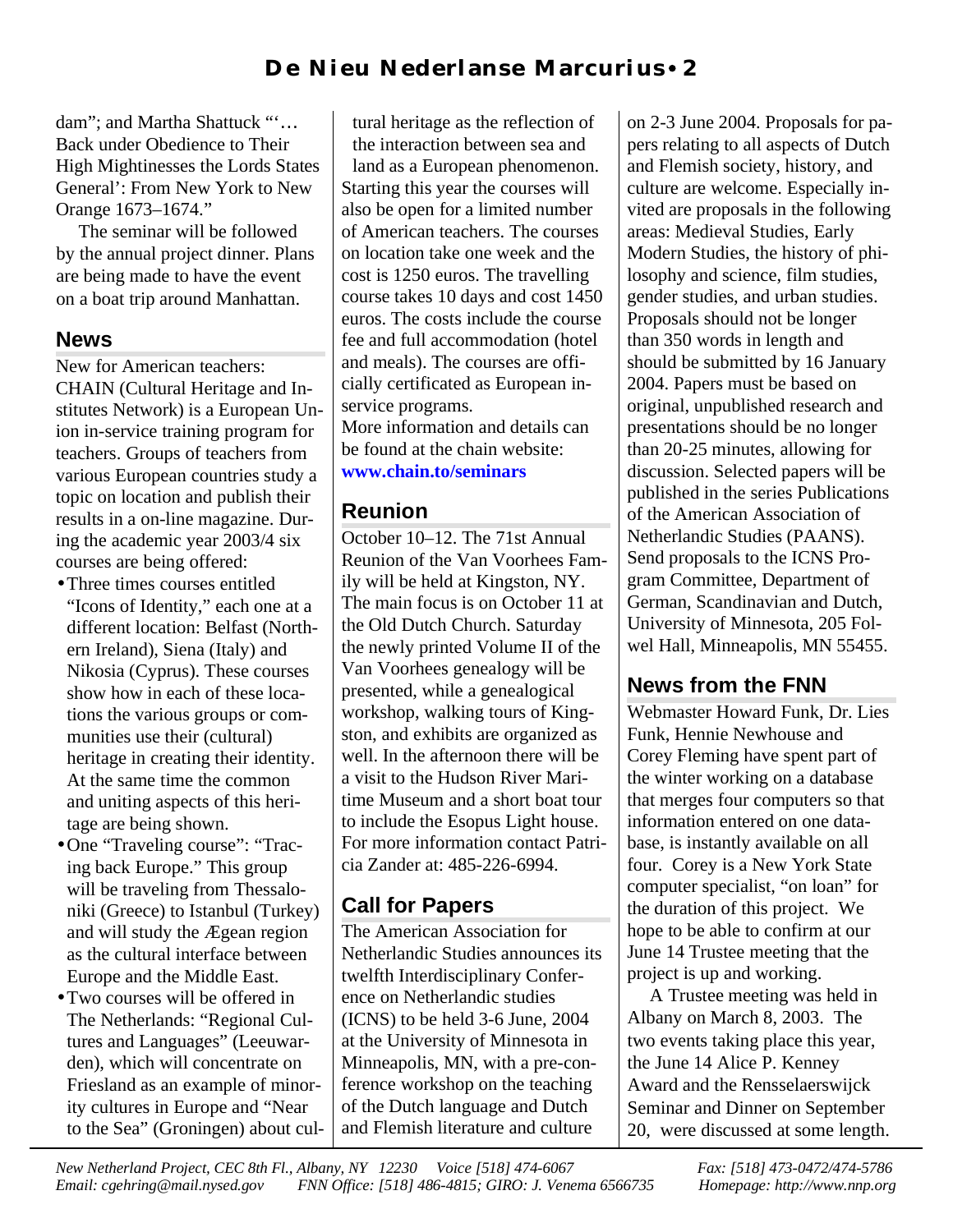The June 14 Trustee meeting, held in conjunction with a reception for the winner of the Kenney Award, has been scheduled at the Slingerlands House in Feura Bush, New York. This year's winner is Howard L. Funk, our webmaster who has spent untold hours designing our very interesting website and keeping it current. A separate invitation, including directions, is being prepared. Save the date for a visit to this fascinating antique Dutch house! You will find the house at 1983 Indian Fields Road (Rt. 32, 3 miles south of Feura Bush).

As always, a dinner will follow the Seminar. Plans are underway to organize a very different and festive celebration of the 350th birthday of New York City.

# **Books**

On October 7, 2002 , ReLiC, the center for Dutch religious History at the VU (Free University, Amsterdam) was opened. Their first publication was entitled *Embodied Belief* by Willem Frijhoff. In the course of 2003 the second volume of Studies in Dutch Religious History will appear. It will be a particularly interesting study of both

religious history and philosophy, or more precisely, Spinozism and the Dutch Reformed Church. The author, Michiel Wielema, who in 1999 obtained his PhD at the Vrije Universiteit, is currently connected as a researcher to the Erasmus University in Rotterdam. His unpublished dissertation now appearing as the second volume in Studies in Dutch Religious History has been translated into English for the occasion, under the title *The March of the Libertines*. *Spinozists and the Dutch Reformed Church (1660- 1750)*. This informative study investigates aspects of the struggle for greater intellectual freedom within the Dutch Reformed Church between 1660 and 1750. Inspired by the new philosophies of the seventeenth century, particularly Cartesianism and Spinozism, both professional theologians and lay believers took the liberty to question important elements of the established explanation of Reformed doctrine and to uphold their own interpretations. Church authorities, however, were unwilling to allow deviations from orthodoxy. They tried to stem the rising tide of free thought and what was regarded as antinomian "libertinism" by means of church discipline as well as political measures. As a result, many critical believers felt persecuted and turned away from the church, setting up their own networks and organizing clandestine conventicles for religious meditation and discussion. For more news from ReLiC, check their website: **[www.let.vu.nl/relic](http://www.let.vu.nl/relic)**

# **Websites**

For opportunities to learn the Dutch language, check the following sites: [www.jbi.ruu.nl](http://www.jbi.ruu.nl) (Boswell Institute of the University of Utrecht). [www.amsu.edu](http://www.amsu.edu) (The Amsterdam/ Maastricht Summer University). www.uia.ac.be/centrum/N/ [cursussen/nederlands/nlszomer.htm](http://www.uia.ac.be/centrum/N/cursussen/nederlands/nlszomer.htm) (Antwerp University). If you want to stay State-side:

[www.esc.umn.edu/SD.htm](http://www.esc.umn.edu/SD.htm) (Dutch Summer Institute, University of Minnesota).

**\*\*\***

Wear a shirt and wear a piece of history by visiting: [www.beforebrooklyn.com](http://www.beforebrooklyn.com) for apparel featuring the original Dutch names of the boroughs and neighborhoods of New York City.

# **Totidem Verbis**

The topic for this issue of the newsletter is rather special as it features the story of Verloren, a Dutch publisher, which should be of particular interest to our readership. Not only does Verloren carry many books of interest to researchers of the 17th century but it has recently seen fit to publish *Beverwijck: a Dutch Village on the American Frontier* by Janny Venema. Following is a short description of Verloren provided by the publisher.

**History is made by Verloren!** In 1979 a young history student came in contact with a manuscript for which, according to his teacher, it would be hard to find a publisher. It was a dual-language publication of an eleventh-century Latin chronicle. The student Thijs Ver-Loren van Themaat, accepted the challenge, and, using the experience he had from working for a publisher and in a composing

room, got to work. Thus *Gebeurtenissen van deze tijd* (Events of our Time) by Alpertus van Metz became the first book of Verloren Publishers.

*New Netherland Project, CEC 8th Fl., Albany, NY 12230 Voice [518] 474-6067 Fax: [518] 473-0472/474-5786 Email: cgehring@mail.nysed.gov FNN Office: [518] 486-4815; GIRO: J. Venema 6566735 Homepage: http://www.nnp.org*